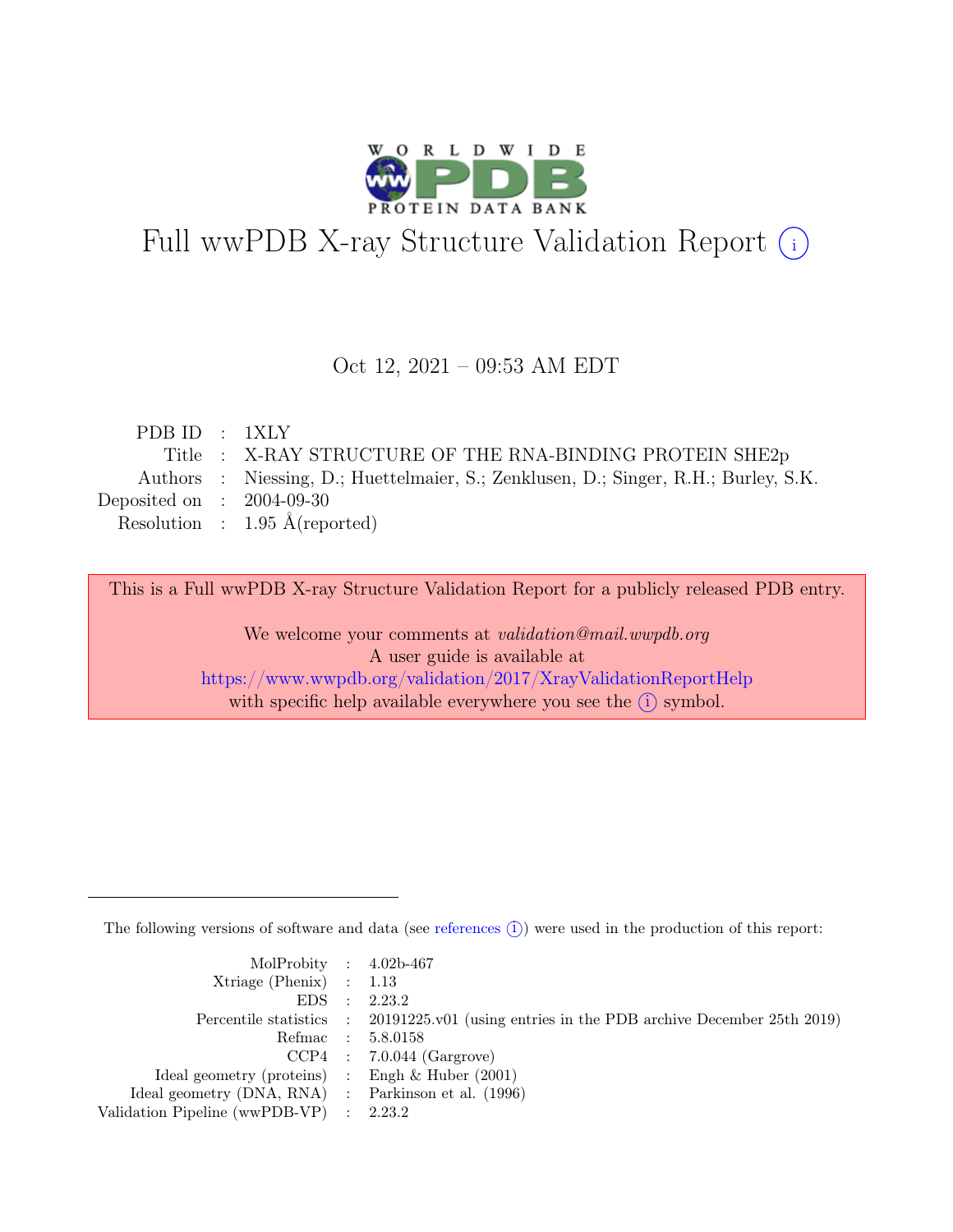# 1 Overall quality at a glance  $(i)$

The following experimental techniques were used to determine the structure: X-RAY DIFFRACTION

The reported resolution of this entry is 1.95 Å.

Percentile scores (ranging between 0-100) for global validation metrics of the entry are shown in the following graphic. The table shows the number of entries on which the scores are based.



| Metric                | Whole archive<br>$(\#Entries)$ | Similar resolution<br>$(\# \text{Entries}, \text{ resolution } \text{range}(\AA))$ |  |  |
|-----------------------|--------------------------------|------------------------------------------------------------------------------------|--|--|
| $R_{free}$            | 130704                         | $2580(1.96-1.96)$                                                                  |  |  |
| Clashscore            | 141614                         | $2705(1.96-1.96)$                                                                  |  |  |
| Ramachandran outliers | 138981                         | 2678 (1.96-1.96)                                                                   |  |  |
| Sidechain outliers    | 138945                         | 2678 (1.96-1.96)                                                                   |  |  |
| RSRZ outliers         | 127900                         | 2539 (1.96-1.96)                                                                   |  |  |

The table below summarises the geometric issues observed across the polymeric chains and their fit to the electron density. The red, orange, yellow and green segments of the lower bar indicate the fraction of residues that contain outliers for  $\geq$ =3, 2, 1 and 0 types of geometric quality criteria respectively. A grey segment represents the fraction of residues that are not modelled. The numeric value for each fraction is indicated below the corresponding segment, with a dot representing fractions <=5% The upper red bar (where present) indicates the fraction of residues that have poor fit to the electron density. The numeric value is given above the bar.

| Mol | ${\rm Chain}$ | Length | Quality of chain |     |     |       |  |  |
|-----|---------------|--------|------------------|-----|-----|-------|--|--|
|     |               | 234    | 8%<br>67%        |     | 22% | $6\%$ |  |  |
|     |               | ⊭ הר   | 6%<br>57%        | 15% | 6%  | 21%   |  |  |

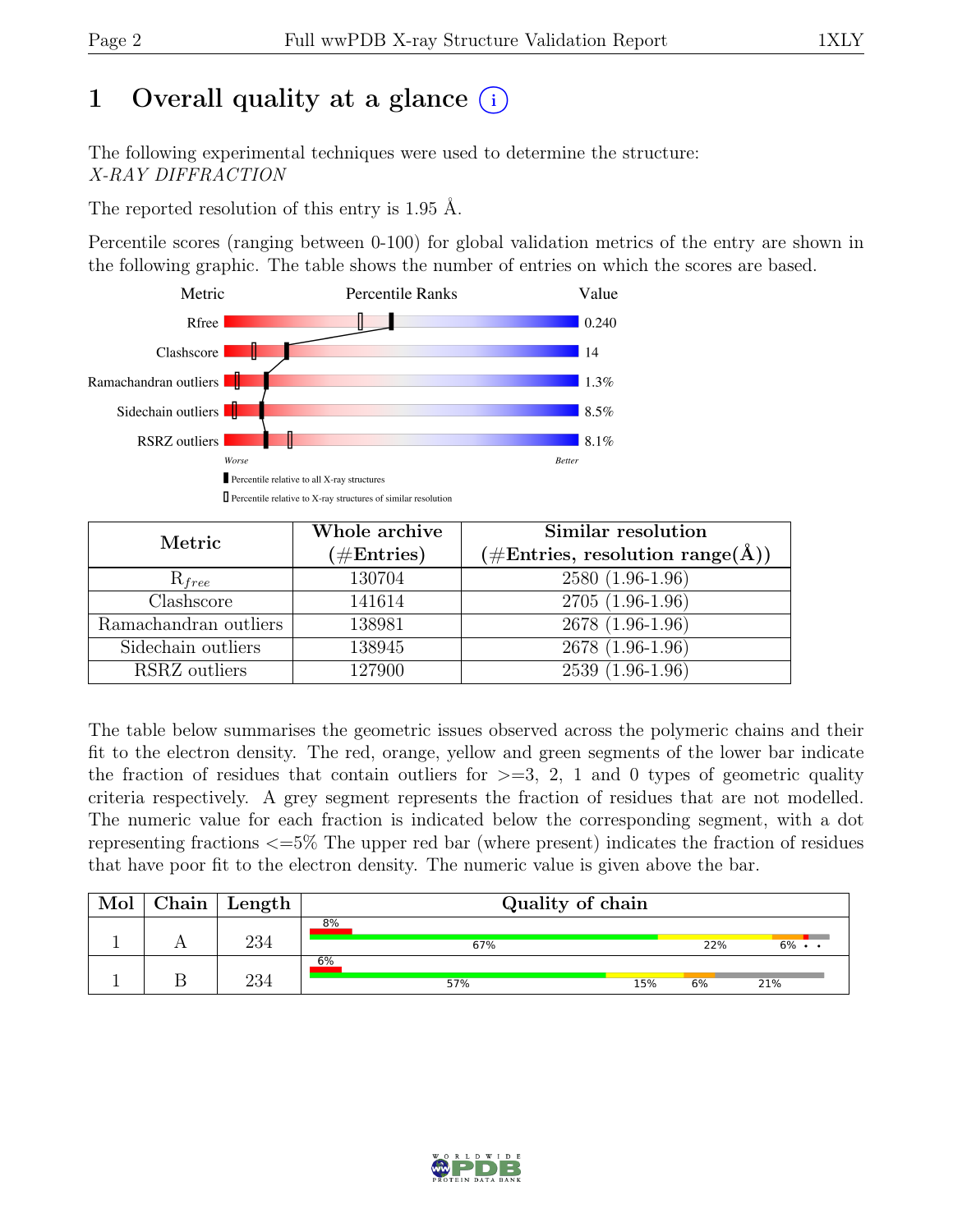## 2 Entry composition  $(i)$

There are 2 unique types of molecules in this entry. The entry contains 3629 atoms, of which 0 are hydrogens and 0 are deuteriums.

In the tables below, the ZeroOcc column contains the number of atoms modelled with zero occupancy, the AltConf column contains the number of residues with at least one atom in alternate conformation and the Trace column contains the number of residues modelled with at most 2 atoms.

| Mol |  | Chain   Residues    | <b>Atoms</b> |  |       |  |  | $ZeroOcc \mid AltConf \mid Trace$ |  |
|-----|--|---------------------|--------------|--|-------|--|--|-----------------------------------|--|
|     |  | 224                 | Total        |  |       |  |  |                                   |  |
|     |  | 1819 1175 288 354 2 |              |  |       |  |  |                                   |  |
|     |  | 184                 | Total C N    |  |       |  |  |                                   |  |
|     |  | 1508                | 980 240      |  | 286 2 |  |  |                                   |  |

• Molecule 1 is a protein called SHE2p.

There are 8 discrepancies between the modelled and reference sequences:

| Chain | Residue | Modelled   | Actual     | Comment             | Reference         |
|-------|---------|------------|------------|---------------------|-------------------|
| А     | 14      | <b>SER</b> | <b>CYS</b> | engineered mutation | <b>UNP P36068</b> |
| А     | 68      | <b>SER</b> | <b>CYS</b> | engineered mutation | <b>UNP P36068</b> |
| A     | 106     | <b>SER</b> | <b>CYS</b> | engineered mutation | <b>UNP P36068</b> |
| A     | 180     | <b>SER</b> | <b>CYS</b> | engineered mutation | <b>UNP P36068</b> |
| B     | 14      | <b>SER</b> | <b>CYS</b> | engineered mutation | <b>UNP P36068</b> |
| B     | 68      | <b>SER</b> | <b>CYS</b> | engineered mutation | <b>UNP P36068</b> |
| B     | 106     | <b>SER</b> | <b>CYS</b> | engineered mutation | <b>UNP P36068</b> |
| В     | 180     | <b>SER</b> | <b>CYS</b> | engineered mutation | <b>UNP P36068</b> |

• Molecule 2 is water.

|  | Mol   Chain   Residues | Atoms                 | ZeroOcc   AltConf |
|--|------------------------|-----------------------|-------------------|
|  | 180                    | Total O<br>180<br>180 |                   |
|  | 122                    | Total<br>199<br>122   |                   |

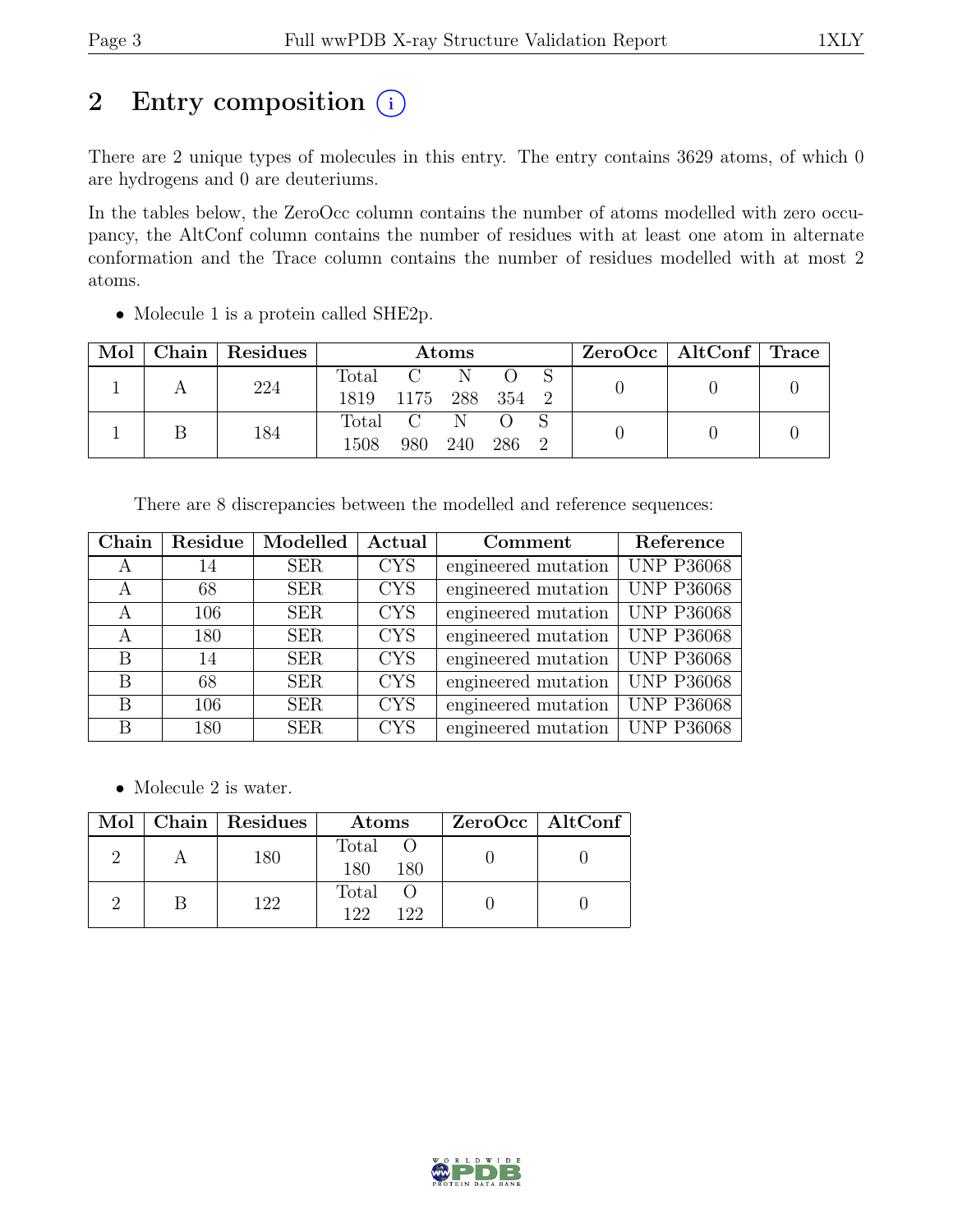## 3 Residue-property plots  $(i)$

These plots are drawn for all protein, RNA, DNA and oligosaccharide chains in the entry. The first graphic for a chain summarises the proportions of the various outlier classes displayed in the second graphic. The second graphic shows the sequence view annotated by issues in geometry and electron density. Residues are color-coded according to the number of geometric quality criteria for which they contain at least one outlier:  $green = 0$ , yellow  $= 1$ , orange  $= 2$  and red  $= 3$  or more. A red dot above a residue indicates a poor fit to the electron density (RSRZ > 2). Stretches of 2 or more consecutive residues without any outlier are shown as a green connector. Residues present in the sample, but not in the model, are shown in grey.



• Molecule 1: SHE2p

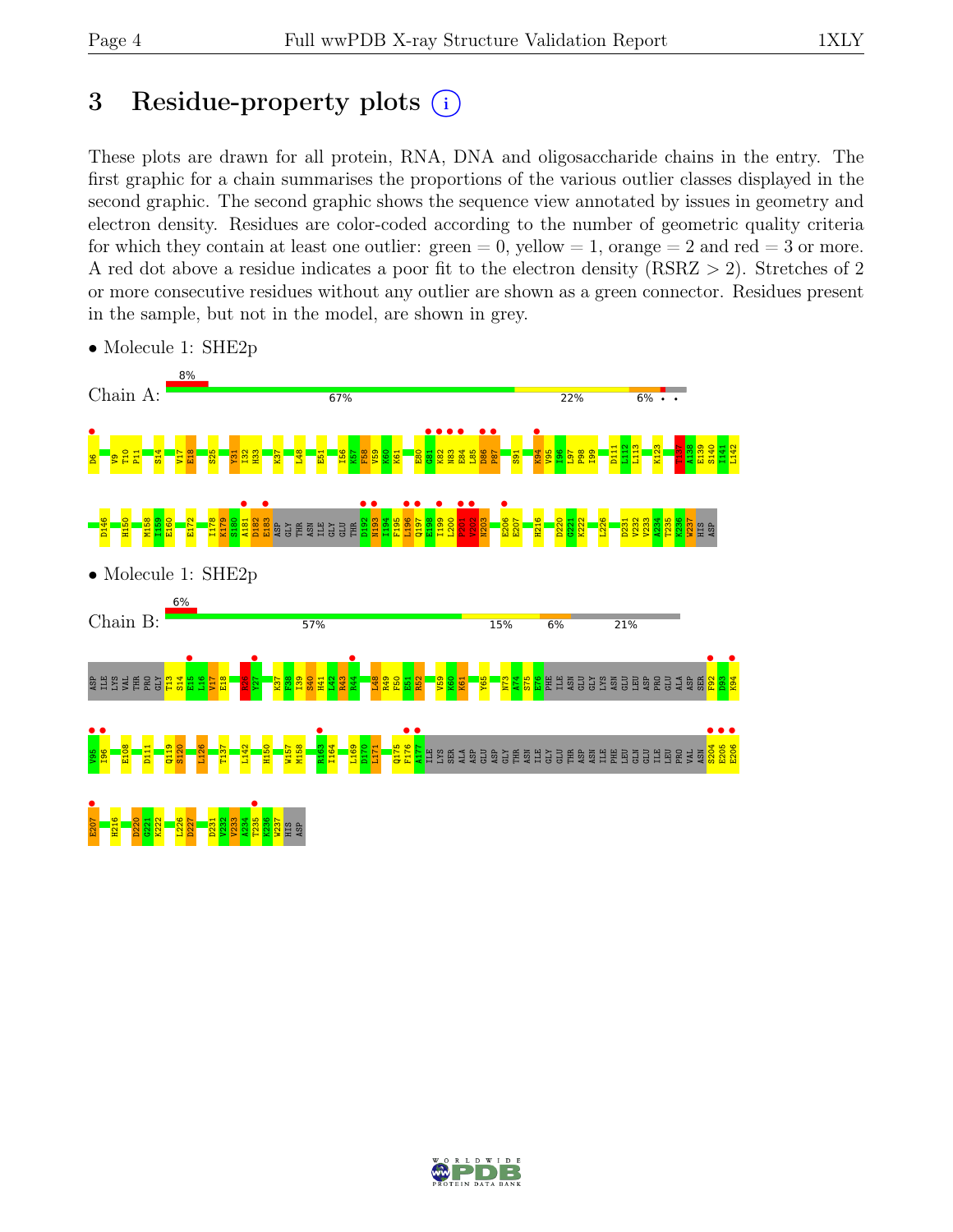### 4 Data and refinement statistics  $(i)$

| Property                                                             | Value                                              | <b>Source</b>  |
|----------------------------------------------------------------------|----------------------------------------------------|----------------|
| Space group                                                          | C121                                               | Depositor      |
| $\overline{Cell}$ constants                                          | 97.20Å<br>$103.65\text{\AA}$<br>$56.73\text{\AA}$  |                |
| a, b, c, $\alpha$ , $\beta$ , $\gamma$                               | $110.51^\circ$<br>$90.00^\circ$<br>$90.00^{\circ}$ | Depositor      |
| Resolution $(A)$                                                     | 19.76<br>$\equiv$<br>1.95                          | Depositor      |
|                                                                      | 19.76<br>$-1.95$                                   | <b>EDS</b>     |
| % Data completeness                                                  | 98.0 (19.76-1.95)                                  | Depositor      |
| (in resolution range)                                                | 98.1 (19.76-1.95)                                  | <b>EDS</b>     |
| $R_{merge}$                                                          | (Not available)                                    | Depositor      |
| $\mathrm{R}_{sym}$                                                   | 0.09                                               | Depositor      |
| $\langle I/\sigma(I) \rangle$ <sup>1</sup>                           | 2.96 (at $1.94\text{\AA}$ )                        | Xtriage        |
| Refinement program                                                   | <b>REFMAC</b>                                      | Depositor      |
|                                                                      | 0.191<br>0.241<br>$\overline{\phantom{a}}$         | Depositor      |
| $R, R_{free}$                                                        | 0.200<br>0.240<br>$\overline{\phantom{a}}$         | DCC            |
| $R_{free}$ test set                                                  | 1898 reflections $(5.05\%)$                        | wwPDB-VP       |
| Wilson B-factor $(A^2)$                                              | 32.9                                               | Xtriage        |
| Anisotropy                                                           | 0.144                                              | Xtriage        |
| Bulk solvent $k_{sol}(e/\mathring{A}^3)$ , $B_{sol}(\mathring{A}^2)$ | $0.37$ , $68.8\,$                                  | <b>EDS</b>     |
| L-test for $\mathrm{twinning}^2$                                     | $< L >$ = 0.50, $< L^2 >$ = 0.34                   | <b>Xtriage</b> |
| Estimated twinning fraction                                          | No twinning to report.                             | Xtriage        |
| $\overline{F_o,F_c}$ correlation                                     | 0.96                                               | <b>EDS</b>     |
| Total number of atoms                                                | 3629                                               | wwPDB-VP       |
| Average B, all atoms $(A^2)$                                         | 51.0                                               | wwPDB-VP       |

Xtriage's analysis on translational NCS is as follows: The largest off-origin peak in the Patterson function is 7.01% of the height of the origin peak. No significant pseudotranslation is detected.

<sup>&</sup>lt;sup>2</sup>Theoretical values of  $\langle |L| \rangle$ ,  $\langle L^2 \rangle$  for acentric reflections are 0.5, 0.333 respectively for untwinned datasets, and 0.375, 0.2 for perfectly twinned datasets.



<span id="page-4-1"></span><span id="page-4-0"></span><sup>1</sup> Intensities estimated from amplitudes.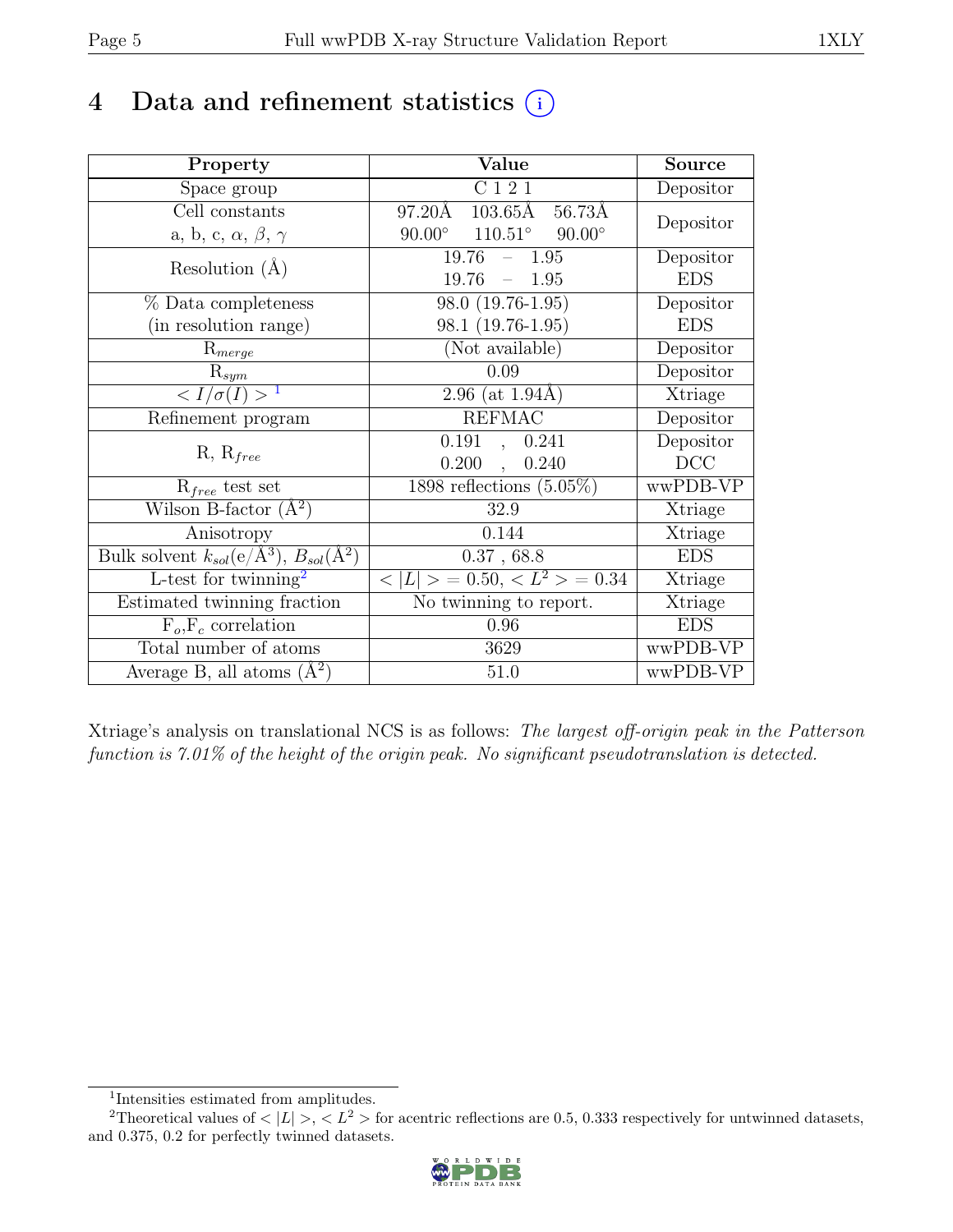# 5 Model quality  $(i)$

### 5.1 Standard geometry  $(i)$

The Z score for a bond length (or angle) is the number of standard deviations the observed value is removed from the expected value. A bond length (or angle) with  $|Z| > 5$  is considered an outlier worth inspection. RMSZ is the root-mean-square of all Z scores of the bond lengths (or angles).

| Mol | Chain |      | Bond lengths       | Bond angles |                     |  |
|-----|-------|------|--------------------|-------------|---------------------|--|
|     |       | RMSZ | $\# Z  > 5$        | RMSZ        | $\# Z  > 5$         |  |
|     |       | 1.27 | $5/1852$ $(0.3\%)$ | 1.22        | $9/2509$ $(0.4\%)$  |  |
|     | B     | 1.17 | $5/1535(0.3\%)$    | 1.17        | $10/2076$ $(0.5\%)$ |  |
| All | All   | 1.23 | $10/3387(0.3\%)$   | 1.20        | $19/4585(0.4\%)$    |  |

Chiral center outliers are detected by calculating the chiral volume of a chiral center and verifying if the center is modelled as a planar moiety or with the opposite hand.A planarity outlier is detected by checking planarity of atoms in a peptide group, atoms in a mainchain group or atoms of a sidechain that are expected to be planar.

|  | Mol   Chain   #Chirality outliers   #Planarity outliers |
|--|---------------------------------------------------------|
|  |                                                         |

All (10) bond length outliers are listed below:

| Mol | Chain | Res | <b>Type</b> | Atoms    | Z       | Observed $(A)$ | Ideal(A) |
|-----|-------|-----|-------------|----------|---------|----------------|----------|
|     | А     | 158 | MET         | $CG-SD$  | 7.29    | 2.00           | 1.81     |
|     | B     | 111 | ASP         | N-CA     | 6.36    | 1.59           | 1.46     |
|     | А     | 25  | <b>SER</b>  | $CB-OG$  | 6.15    | 1.50           | 1.42     |
| 1   | A     | 237 | TRP         | $CB-CG$  | 5.98    | 1.61           | 1.50     |
| 1   | B     | 111 | ASP         | $CB-CG$  | 5.48    | 1.63           | 1.51     |
| 1   | В     | 120 | <b>SER</b>  | $CB-OG$  | $-5.45$ | 1.35           | 1.42     |
| 1   | A     | 31  | <b>TYR</b>  | CD1-CE1  | 5.20    | 1.47           | 1.39     |
| 1   | B     | 59  | VAL         | $CB-CG2$ | $-5.15$ | 1.42           | 1.52     |
|     | A     | 58  | PHE         | CD1-CE1  | 5.10    | 1.49           | 1.39     |
|     | В     | 65  | <b>TYR</b>  | $CG-CD1$ | 5.01    | 1.45           | 1.39     |

All (19) bond angle outliers are listed below:

| Mol | Chain | Res | Type | Atoms                 | Z        | Observed $(°)$ | Ideal <sup>(o)</sup> |
|-----|-------|-----|------|-----------------------|----------|----------------|----------------------|
|     |       | 52  | ARG  | NE-CZ-NH <sub>2</sub> | $-11.53$ | 114.53         | 120.30               |
|     |       | 52  | ARG  | $NE- CZ-NH1$          | 10.92    | 125.76         | 120.30               |
|     |       | 111 | ΔSD  | $CB-CG-OD2$           | 9.82     | 127.14         | 118.30               |
|     |       | 203 | ASN  | $N-CA-C$              | 8.40     | 133.69         | 111.00               |

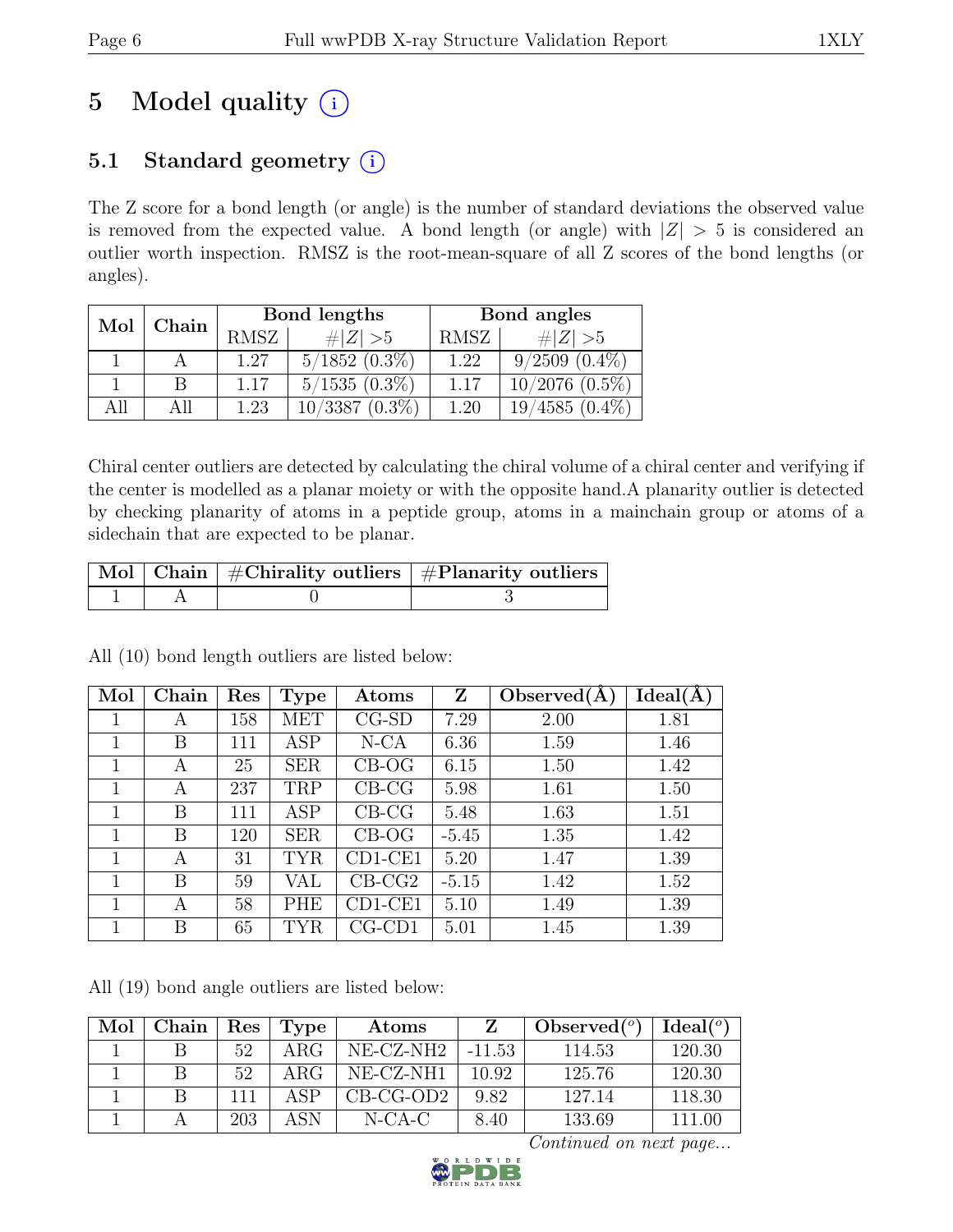| Mol         | Chain | Res | <b>Type</b> | Atoms                 | Z       | Observed $(°)$ | Ideal(°) |
|-------------|-------|-----|-------------|-----------------------|---------|----------------|----------|
| 1           | Β     | 48  | <b>LEU</b>  | $CB-CG-CD1$           | 8.33    | 125.16         | 111.00   |
| 1           | B     | 26  | $\rm{ARG}$  | NE-CZ-NH <sub>2</sub> | $-8.27$ | 116.16         | 120.30   |
| 1           | А     | 220 | ASP         | $CB-CG-OD2$           | 6.94    | 124.55         | 118.30   |
| $\mathbf 1$ | B     | 111 | ASP         | $CB-CG-OD1$           | $-6.83$ | 112.16         | 118.30   |
| 1           | А     | 137 | <b>THR</b>  | $N-CA-CB$             | $-6.19$ | 98.54          | 110.30   |
| 1           | B     | 171 | <b>LEU</b>  | $CB-CG-CD1$           | 5.99    | 121.19         | 111.00   |
| $\mathbf 1$ | А     | 231 | ASP         | $CB-CG-OD2$           | 5.83    | 123.54         | 118.30   |
| 1           | B     | 52  | $\rm{ARG}$  | $CG$ - $CD$ - $NE$    | $-5.79$ | 99.64          | 111.80   |
| 1           | B     | 126 | <b>LEU</b>  | $CA-CB-CG$            | 5.33    | 127.56         | 115.30   |
| $\mathbf 1$ | А     | 201 | <b>PRO</b>  | $N$ -CA-C             | 5.22    | 125.67         | 112.10   |
| 1           | А     | 146 | ASP         | $CB-CG-OD2$           | 5.21    | 122.99         | 118.30   |
| 1           | B     | 227 | <b>ASP</b>  | $CB-CG-OD2$           | 5.17    | 122.95         | 118.30   |
| $\mathbf 1$ | А     | 182 | ASP         | $CB-CG-OD2$           | 5.08    | 122.87         | 118.30   |
| 1           | А     | 18  | <b>GLU</b>  | $CA-CB-CG$            | $-5.05$ | 102.28         | 113.40   |
| 1           | А     | 202 | VAL         | $N-CA-C$              | 5.02    | 124.55         | 111.00   |

There are no chirality outliers.

All (3) planarity outliers are listed below:

| Mol | Chain | Res | Type       | Group   |
|-----|-------|-----|------------|---------|
|     |       | 195 | <b>PHE</b> | Peptide |
|     |       | 201 | <b>PRO</b> | Peptide |
|     |       | 202 | VAI        | Peptide |

### 5.2 Too-close contacts  $(i)$

In the following table, the Non-H and H(model) columns list the number of non-hydrogen atoms and hydrogen atoms in the chain respectively. The H(added) column lists the number of hydrogen atoms added and optimized by MolProbity. The Clashes column lists the number of clashes within the asymmetric unit, whereas Symm-Clashes lists symmetry-related clashes.

|  |      |      |    | Mol   Chain   Non-H   H(model)   H(added)   Clashes   Symm-Clashes |
|--|------|------|----|--------------------------------------------------------------------|
|  | 1819 | 1818 | 56 |                                                                    |
|  | 1508 | 1518 |    |                                                                    |
|  | 180  |      |    |                                                                    |
|  | 122  |      |    |                                                                    |
|  | 3629 | 3336 |    |                                                                    |

The all-atom clashscore is defined as the number of clashes found per 1000 atoms (including hydrogen atoms). The all-atom clashscore for this structure is 14.

All (91) close contacts within the same asymmetric unit are listed below, sorted by their clash

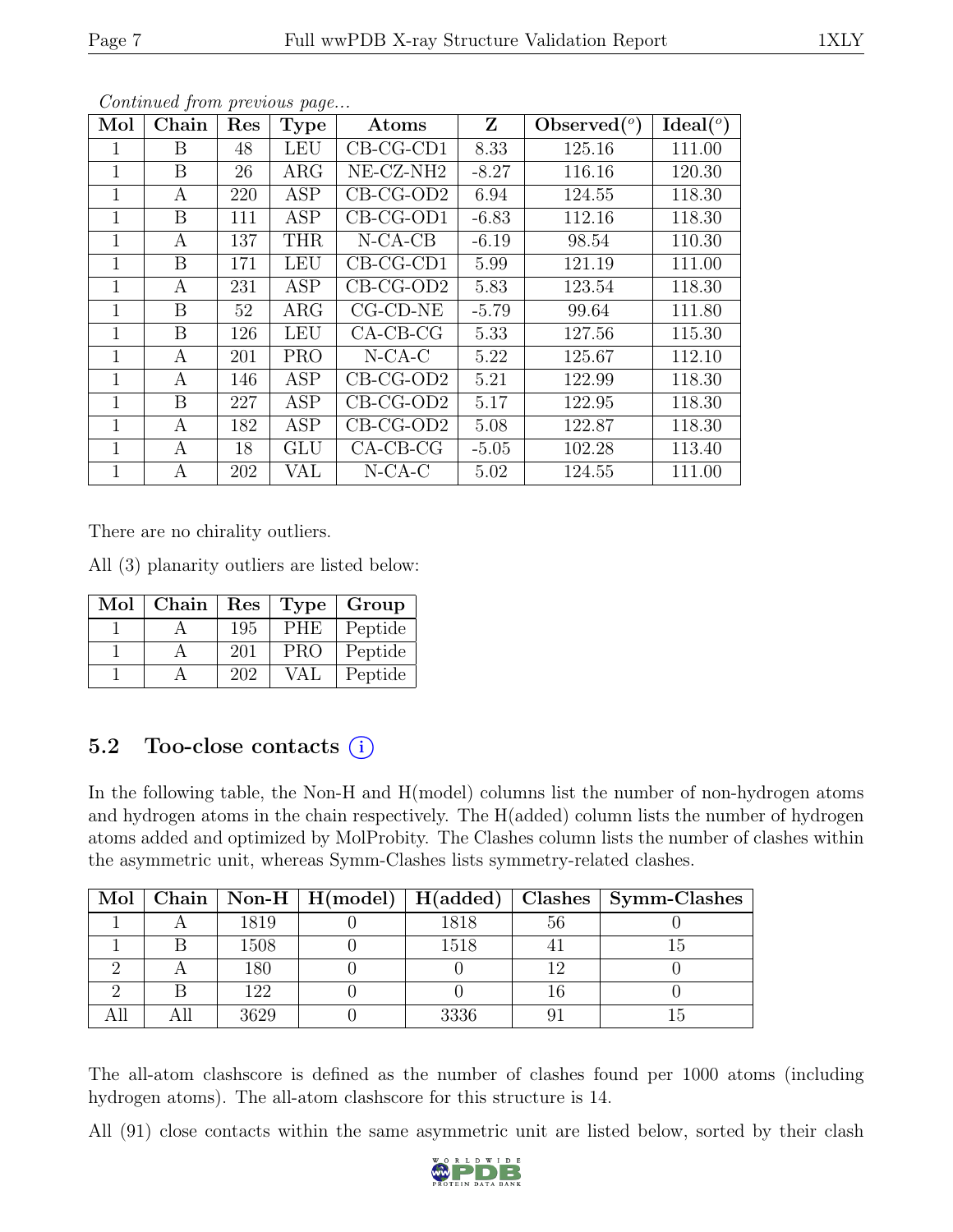magnitude.

|                             |                   | Interatomic    | Clash         |
|-----------------------------|-------------------|----------------|---------------|
| Atom-1                      | Atom-2            | distance $(A)$ | overlap $(A)$ |
| 1:A:203:ASN:HA              | 2:A:400:HOH:O     | 1.14           | 1.26          |
| 1:A:206:GLU:HB3             | 2:A:362:HOH:O     | 1.16           | 1.25          |
| 1:A:200:LEU:HD22            | 2:A:321:HOH:O     | 1.42           | 1.15          |
| 1:A:86:ASP:HB2              | 1: A:87: PRO:HD3  | 1.45           | 0.99          |
| 1:B:233:VAL:HB              | 2:B:356:HOH:O     | 1.62           | 0.98          |
| 1:A:206:GLU:CB              | 2:A:362:HOH:O     | 1.84           | 0.91          |
| 1:B:204:SER:HA              | 1:B:207:GLU:HB2   | 1.53           | 0.89          |
| 1: A: 137: THR: HG22        | 1:A:140:SER:H     | 1.42           | 0.85          |
| $1:B:73:ASN:H\overline{B3}$ | 2:B:296:HOH:O     | 1.79           | 0.81          |
| 1:B:119:GLN:HG3             | 2:B:347:HOH:O     | 1.81           | 0.81          |
| 1:A:123:LYS:HD2             | 2:A:408:HOH:O     | 1.83           | 0.77          |
| 1:A:97:LEU:HD22             | 1:B:94:LYS:HZ2    | 1.48           | 0.77          |
| 1:B:216:HIS:HE1             | 2:B:273:HOH:O     | 1.68           | 0.76          |
| 1: A:94: LYS: HA            | 1: B:94: LYS: NZ  | 2.00           | 0.76          |
| 1: A:6: ASP: N              | 2:A:381:HOH:O     | 2.21           | 0.73          |
| 1:A:86:ASP:HB2              | 1:A:87:PRO:CD     | 2.20           | 0.71          |
| 1:B:119:GLN:CG              | 2:B:347:HOH:O     | 2.37           | 0.71          |
| 1: A:91: SER:O              | 1: A:94: LYS: HG2 | 1.90           | 0.71          |
| 1:A:97:LEU:HB3              | 1:A:98:PRO:HD3    | 1.71           | 0.70          |
| 1: A:94: LYS: HA            | 1:B:94:LYS:HZ1    | 1.56           | 0.69          |
| 1:A:216:HIS:HE1             | 2:A:244:HOH:O     | 1.76           | 0.69          |
| 1:B:204:SER:HA              | 1:B:207:GLU:CB    | 2.21           | 0.69          |
| 1:A:216:HIS:CE1             | 2:A:244:HOH:O     | 2.46           | 0.68          |
| 1:B:41:HIS:HD2              | 2:B:285:HOH:O     | 1.77           | 0.67          |
| 1:A:232:VAL:O               | 1:A:235:THR:HB    | 1.95           | 0.67          |
| 1:A:10:THR:HB               | 1:A:11:PRO:HD3    | 1.76           | 0.67          |
| 1:B:41:HIS:CD2              | 2: B:285: HOH:O   | 2.49           | 0.65          |
| 1: A:137:THR:HG21           | 2:A:249:HOH:O     | 1.96           | 0.65          |
| 1:A:10:THR:HB               | 1:A:11:PRO:CD     | 2.28           | 0.64          |
| 1:A:237:TRP:C               | 2:A:354:HOH:O     | 2.36           | 0.64          |
| 1: A: 137: THR: HG23        | 1:A:139:GLU:H     | 1.62           | 0.63          |
| 1:A:9:VAL:HG11              | 1:A:95:VAL:HG21   | 1.79           | 0.63          |
| 1:B:137:THR:HG23            | 1:B:233:VAL:HG13  | 1.80           | 0.62          |
| 1: B: 231: ASP:O            | 1:B:235:THR:HG23  | 1.98           | 0.62          |
| 1:B:204:SER:HA              | 1:B:207:GLU:CG    | 2.30           | 0.62          |
| 1: A:86: ASP:CB             | 1:A:87:PRO:HD3    | 2.27           | 0.61          |
| 1:B:204:SER:CA              | 1:B:207:GLU:HB2   | 2.28           | 0.60          |
| 1:A:199:ILE:HG22            | 1: A:200:LEU: N   | 2.17           | 0.60          |
| 1:A:199:ILE:HG22            | 1:A:200:LEU:H     | 1.65           | 0.60          |
| 1:B:119:GLN:CD              | 2: B: 347: HOH: O | 2.40           | 0.59          |
| 1:A:137:THR:CG2             | 1:A:140:SER:H     | 2.14           | 0.59          |

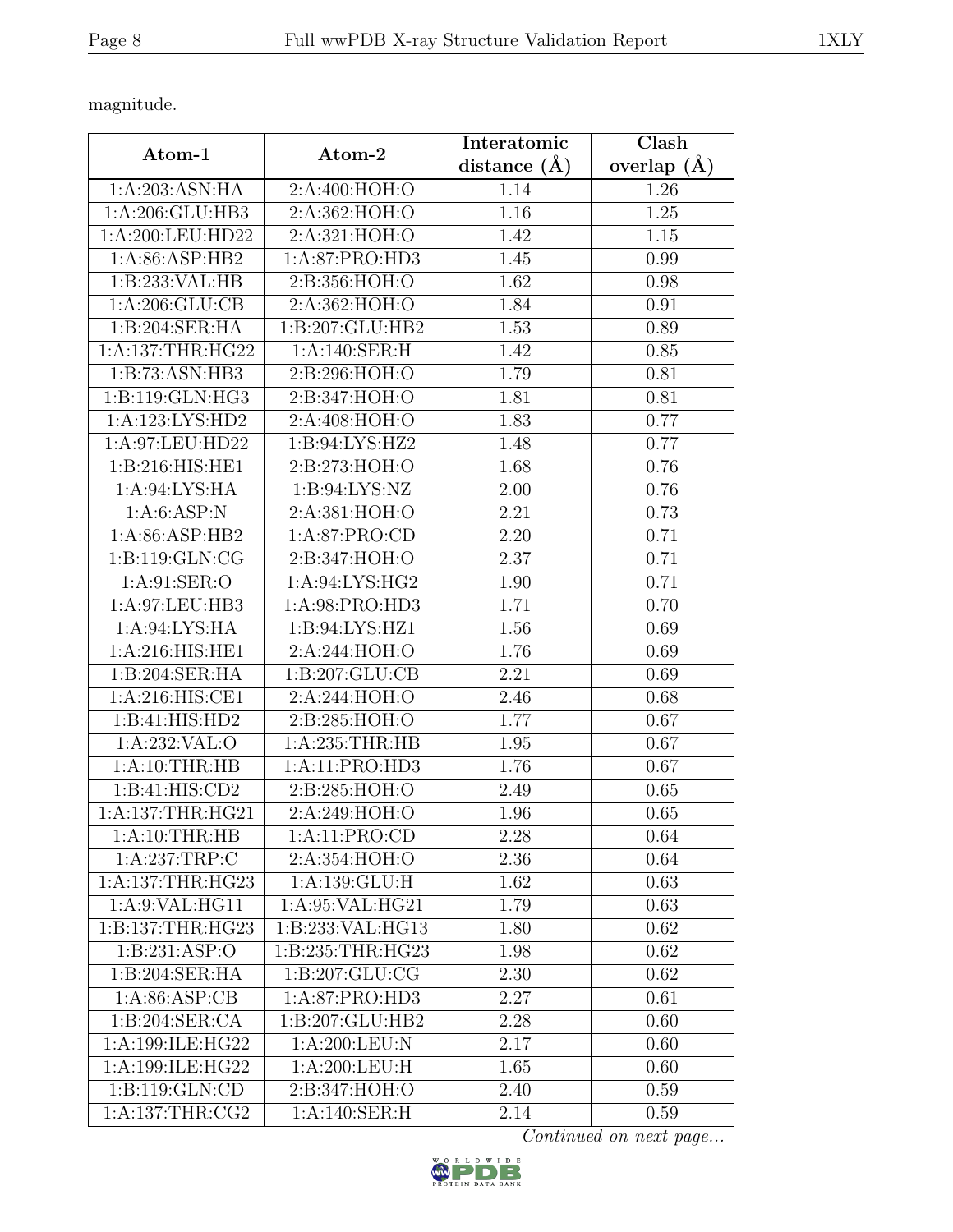| Continued from previous page |                    | Interatomic      | Clash           |
|------------------------------|--------------------|------------------|-----------------|
| Atom-1                       | Atom-2             | distance $(\AA)$ | overlap $(\AA)$ |
| 1:B:237:TRP:HB2              | 2:B:306:HOH:O      | 2.02             | 0.58            |
| 1:B:96:ILE:HG22              | 1:B:164:ILE:HD13   | 1.83             | 0.58            |
| 1: A: 160: GLU: CB           | 1:A:200:LEU:HD21   | 2.34             | 0.58            |
| 1: B:40: SER:O               | 1:B:43:ARG:HB2     | 2.05             | 0.56            |
| 1:B:13:THR:O                 | 1:B:17:VAL:HG13    | 2.06             | 0.56            |
| 1: A:56: ILE: HA             | 1:A:59:VAL:HG22    | 1.87             | 0.56            |
| 1:A:172:GLU:OE1              | 1: B: 61: LYS: HE3 | 2.08             | 0.54            |
| 1:A:201:PRO:HD2              | 1:A:202:VAL:HG22   | 1.89             | 0.54            |
| 1:B:157:TRP:CZ3              | 1:B:158:MET:HG2    | 2.43             | 0.54            |
| 1:A:14:SER:O                 | 1:A:18:GLU:HG3     | 2.08             | 0.53            |
| 1: A:91: SER:O               | 1: A:94: LYS: CG   | 2.56             | 0.53            |
| 1: B:96: ILE: CG2            | 1:B:164:ILE:HD13   | 2.39             | 0.53            |
| 1:A:193:ASN:OD1              | 1:A:193:ASN:N      | 2.41             | 0.51            |
| 1:A:160:GLU:HB2              | 1:A:200:LEU:HD21   | 1.90             | 0.51            |
| 1:A:97:LEU:HD22              | 1: B:94: LYS: NZ   | 2.23             | 0.51            |
| 1: A: 137: THR: HB           | 1:A:233:VAL:HG12   | 1.90             | 0.51            |
| $1:B:49: \overline{ARG:HD2}$ | 1:B:50:PHE:CE2     | 2.45             | 0.51            |
| 1:A:202:VAL:C                | 2:A:400:HOH:O      | 2.48             | 0.50            |
| 1:B:206:GLU:HG2              | 2:B:344:HOH:O      | 2.11             | 0.49            |
| 1:B:205:GLU:HA               | 2:B:349:HOH:O      | 2.13             | 0.49            |
| 1: A:94: LYS: HB2            | 1: A:94: LYS: NZ   | 2.28             | 0.48            |
| 1:B:237:TRP:CB               | 2:B:306:HOH:O      | 2.59             | 0.48            |
| 1:A:182:ASP:C                | 1:A:183:GLU:HG2    | 2.35             | 0.47            |
| 1: B:37: LYS: CE             | 2:B:339:HOH:O      | 2.62             | 0.47            |
| 1:B:108:GLU:HA               | 1:B:108:GLU:OE1    | 2.14             | 0.47            |
| 1:A:200:LEU:N                | 1:A:200:LEU:HD23   | 2.29             | 0.47            |
| 1:A:94:LYS:HB2               | 1:A:94:LYS:HZ2     | 1.80             | 0.46            |
| 1: A:31: TYR:O               | 1: A:32: ILE:C     | 2.54             | 0.46            |
| 1:A:111:ASP:OD1              | 1: B: 61: LYS: NZ  | 2.49             | 0.46            |
| 1:A:10:THR:CB                | 1:A:11:PRO:CD      | 2.94             | 0.45            |
| 1: A:85: LEU:O               | 1: A:86: ASP:C     | 2.55             | 0.45            |
| 1:A:48:LEU:HA                | 1: A:51: GLU:OE1   | 2.16             | 0.45            |
| 1:A:178:ILE:O                | 1:A:181:ALA:N      | 2.50             | 0.44            |
| 1:B:37:LYS:HE3               | 2:B:339:HOH:O      | 2.17             | 0.44            |
| 1:A:82:LYS:HG3               | 1:A:85:LEU:HD21    | 1.99             | 0.43            |
| 1:A:150:HIS:CE1              | 1:A:222:LYS:HE3    | 2.53             | 0.43            |
| 1:B:43:ARG:O                 | 1:B:43:ARG:HD2     | 2.18             | 0.43            |
| 1:B:150:HIS:CE1              | 1:B:222:LYS:HE3    | 2.54             | 0.42            |
| 1: B:39: ILE: O              | 1:B:52:ARG:HD2     | 2.20             | 0.42            |
| 1:A:33:HIS:CD2               | 1: A:37: LYS: HZ1  | 2.36             | 0.42            |
| 1:B:26:ARG:HH22              | 1:B:220:ASP:CG     | 2.22             | 0.42            |

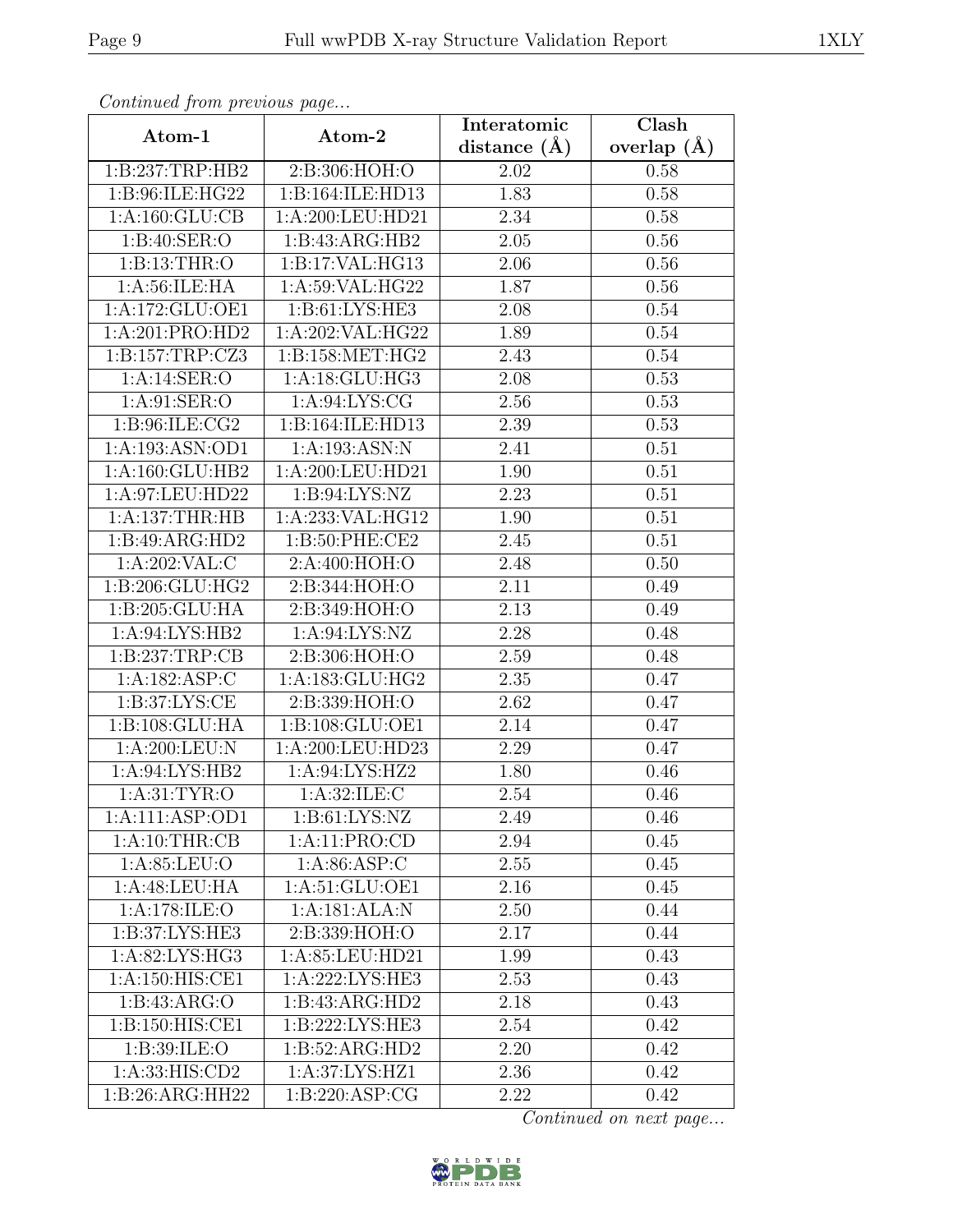| Atom-1              | Atom-2             | Interatomic<br>distance $(\AA)$ | Clash<br>overlap $(A)$ |
|---------------------|--------------------|---------------------------------|------------------------|
| 1: A:97: LEU:HB3    | 1: A:98: PRO:CD    | 2.44                            | 0.42                   |
| 1:A:202:VAL:HB      | 1:A:207:GLU:OE2    | 2.20                            | 0.42                   |
| 1:A:179:LYS:HD3     | 2: A:411: HOH:O    | 2.18                            | 0.41                   |
| 1: B:92: PHE:O      | 1:B:96:ILE:HG12    | 2.20                            | 0.41                   |
| 1:B:18:GLU:HA       | 1:B:18:GLU:OE1     | 2.21                            | 0.41                   |
| 1: B:37: LYS: HE2   | 2:B:339:HOH:O      | 2.21                            | 0.41                   |
| 1:A:17:VAL:HG13     | 1: A:99: ILE: HG13 | 2.03                            | 0.40                   |
| 1: A:58:PHE:CG      | 1:A:113:LEU:HD13   | 2.56                            | 0.40                   |
| 1: B: 233: VAL: CG2 | 2:B:356:HOH:O      | 2.69                            | 0.40                   |

All (15) symmetry-related close contacts are listed below. The label for Atom-2 includes the symmetry operator and encoded unit-cell translations to be applied.

| Atom-1             | $\rm{Atom}\text{-}2$               | Interatomic      | <b>Clash</b>    |
|--------------------|------------------------------------|------------------|-----------------|
|                    |                                    | distance $(\AA)$ | overlap $(\AA)$ |
| 1:B:176:PHE:CB     | 1:B:176:PHE:CE2[2 656]             | 0.78             | 1.42            |
| 1:B:176:PHE:CD2    | 1:B:176:PHE:CD2[2 656]             | 0.87             | 1.33            |
| 1: B: 176: PHE: CB | 1:B:176:PHE:CZ[2 656]              | 0.98             | 1.22            |
| 1: B: 176: PHE: CG | 1:B:176:PHE:CG[2 656]              | 1.08             | 1.12            |
| 1:B:176:PHE:CG     | 1:B:176:PHE:CD2[2 656]             | 1.13             | 1.07            |
| 1:B:176:PHE:CD1    | 1:B:176:PHE:CD1[2 656]             | 1.21             | 0.99            |
| 1:B:176:PHE:CG     | 1:B:176:PHE:CD1[2 656]             | 1.60             | 0.60            |
| 1:B:176:PHE:CG     | 1:B:176:PHE:CE2[2 656]             | 1.71             | 0.49            |
| 1: B: 176: PHE: CB | $1:B:176:PHE:CD2[2]$ 656           | 1.77             | 0.43            |
| 1: B: 176: PHE: CB | 1:B:176:PHE:CE1[2 656]             | 1.96             | 0.24            |
| 1: B: 176: PHE: CA | 1:B:176:PHE:CE2 <sup>[2</sup> 656] | 2.04             | 0.16            |
| 1:B:176:PHE:CD1    | 1:B:176:PHE:CE1[2 656]             | 2.04             | 0.16            |
| 1:B:176:PHE:CG     | 1:B:176:PHE:CE1[2 656]             | 2.05             | 0.15            |
| 1:B:176:PHE:CG     | 1:B:176:PHE:CZ[2 656]              | 2.10             | 0.10            |
| 1:B:176:PHE:CA     | 1:B:176:PHE:CZ[2 656]              | 2.10             | 0.10            |

### 5.3 Torsion angles (i)

#### 5.3.1 Protein backbone (i)

In the following table, the Percentiles column shows the percent Ramachandran outliers of the chain as a percentile score with respect to all X-ray entries followed by that with respect to entries of similar resolution.

The Analysed column shows the number of residues for which the backbone conformation was analysed, and the total number of residues.

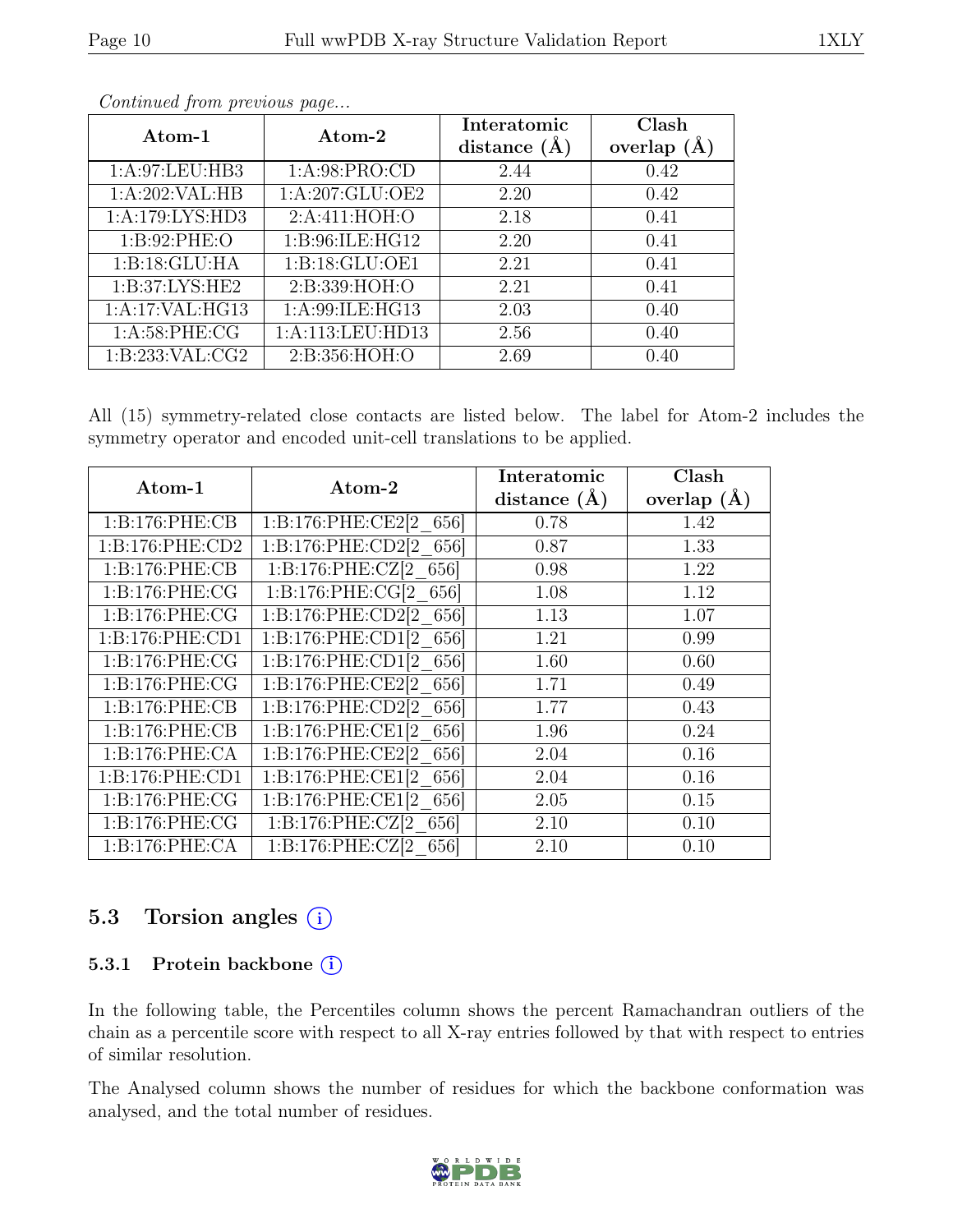| Mol | Chain | Analysed                      |           |          | Favoured   Allowed   Outliers   Percentiles |
|-----|-------|-------------------------------|-----------|----------|---------------------------------------------|
|     |       | $220/234$ (94\%)   206 (94\%) | $10(4\%)$ | $4(2\%)$ | $\boxed{8}$ $\boxed{2}$                     |
|     |       | $178/234$ (76\%)   173 (97\%) | $4(2\%)$  | $1(1\%)$ | 14<br>25                                    |
| All | All   | $398/468$ (85\%)   379 (95\%) | 14 $(4%)$ | $5(1\%)$ | $\sqrt{3}$<br>12                            |

All (5) Ramachandran outliers are listed below:

| Mol | Chain | Res | <b>Type</b>             |
|-----|-------|-----|-------------------------|
|     |       | 86  | $\overline{\text{ASP}}$ |
|     |       | 201 | <b>PRO</b>              |
|     |       | 83  | ASN                     |
|     |       | 75  | <b>SER</b>              |
|     |       | 196 | LEU                     |

#### 5.3.2 Protein sidechains (i)

In the following table, the Percentiles column shows the percent sidechain outliers of the chain as a percentile score with respect to all X-ray entries followed by that with respect to entries of similar resolution.

The Analysed column shows the number of residues for which the sidechain conformation was analysed, and the total number of residues.

| Mol | Chain | Analysed        | Rotameric   Outliers |            | Percentiles |            |
|-----|-------|-----------------|----------------------|------------|-------------|------------|
|     |       | $207/215(96\%)$ | 193(93%)             | 14 $(7%)$  | 16 5        |            |
|     |       | $171/215(80\%)$ | $153(90\%)$          | $18(10\%)$ | $\boxed{7}$ |            |
| All | All   | $378/430(88\%)$ | 346 $(92\%)$         | $32(8\%)$  |             | $\sqrt{3}$ |

All (32) residues with a non-rotameric sidechain are listed below:

| Mol         | Chain | Res | <b>Type</b> |
|-------------|-------|-----|-------------|
| 1           | А     | 61  | <b>LYS</b>  |
| 1           | А     | 80  | GLU         |
| 1           | A     | 84  | GLU         |
| 1           | A     | 87  | <b>PRO</b>  |
| $\mathbf 1$ | А     | 94  | <b>LYS</b>  |
| 1           | А     | 137 | <b>THR</b>  |
| 1           | А     | 142 | <b>LEU</b>  |
| 1           | A     | 179 | <b>LYS</b>  |
| 1           | A     | 183 | GLU         |
| 1           | A     | 193 | <b>ASN</b>  |
|             |       | 196 | LEU         |

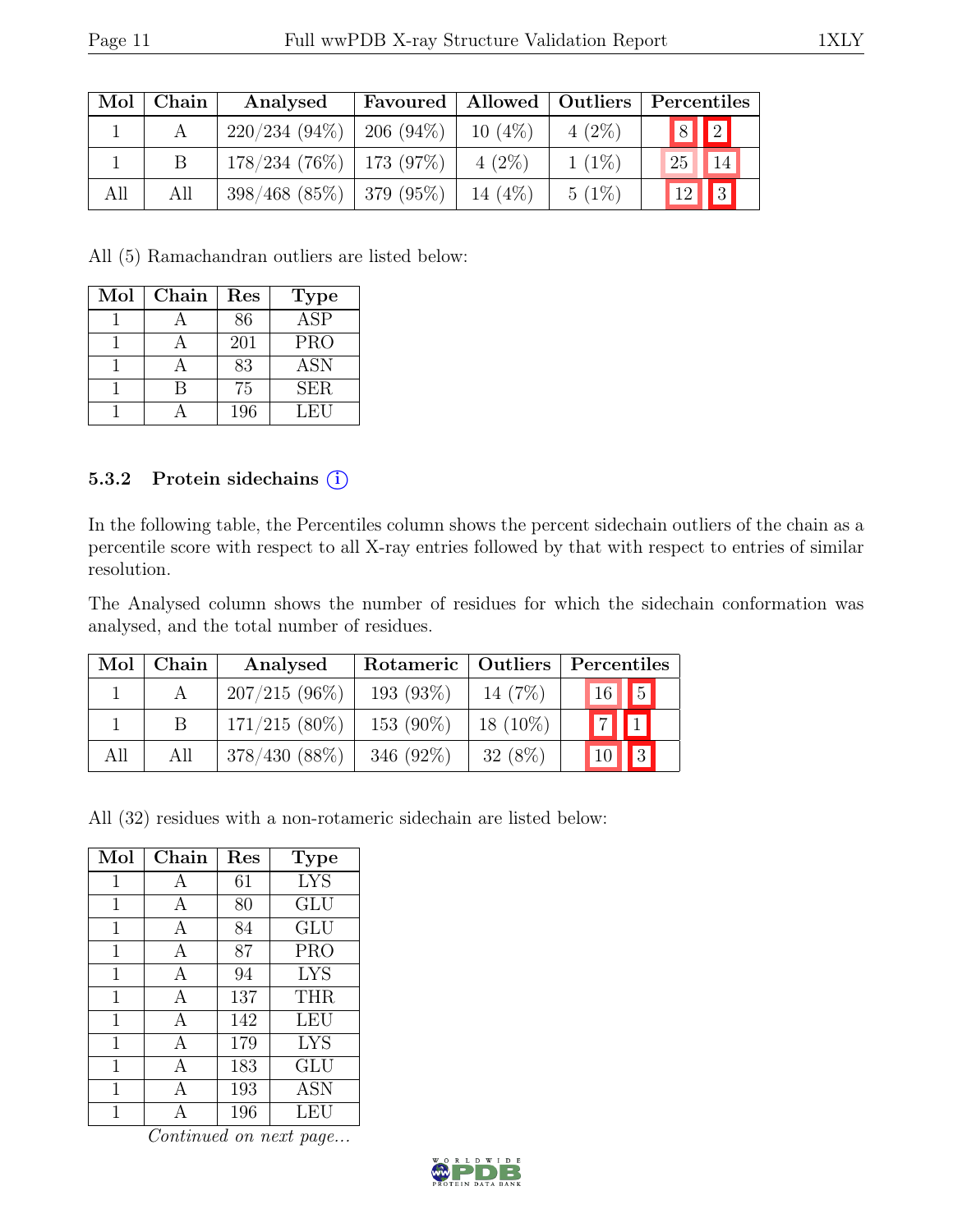| $Mol \mid$     | Chain                   | Res             | <b>Type</b>             |
|----------------|-------------------------|-----------------|-------------------------|
| $\mathbf{1}$   | $\boldsymbol{A}$        | 197             | <b>GLN</b>              |
| $\mathbf{1}$   | $\overline{A}$          | 202             | <b>VAL</b>              |
| $\mathbf{1}$   | $\overline{A}$          | 226             | LEU                     |
| $\overline{1}$ | $\overline{\mathrm{B}}$ | 14              | <b>SER</b>              |
| $\overline{1}$ | $\overline{\mathrm{B}}$ | $\overline{17}$ | $\overline{\text{VAL}}$ |
| $\mathbf{1}$   | B                       | 26              | $\rm{ARG}$              |
| $\mathbf{1}$   | $\overline{\mathrm{B}}$ | 40              | $\overline{\text{SER}}$ |
| $\mathbf{1}$   | $\overline{B}$          | 43              | $\rm{ARG}$              |
| $\mathbf{1}$   | $\boldsymbol{B}$        | 48              | <b>LEU</b>              |
| $\overline{1}$ | $\overline{\mathrm{B}}$ | $\overline{61}$ | $\overline{\text{LYS}}$ |
| $\mathbf{1}$   | $\, {\bf B}$            | 120             | <b>SER</b>              |
| $\overline{1}$ | $\overline{\mathrm{B}}$ | 126             | LEU                     |
| $\overline{1}$ | $\overline{B}$          | 142             | LEU                     |
| $\mathbf{1}$   | $\boldsymbol{B}$        | 169             | LEU                     |
| $\mathbf{1}$   | $\overline{\mathrm{B}}$ | 171             | LEU                     |
| $\mathbf{1}$   | B                       | 175             | <b>GLN</b>              |
| $\mathbf{1}$   | $\overline{\mathrm{B}}$ | 207             | GLU                     |
| $\mathbf{1}$   | $\overline{\mathbf{B}}$ | 220             | ASP                     |
| $\mathbf{1}$   | B                       | 226             | LEU                     |
| $\overline{1}$ | $\overline{\mathrm{B}}$ | 227             | <b>ASP</b>              |
| $\overline{1}$ | $\overline{\mathrm{B}}$ | 233             | VAL                     |

Sometimes sidechains can be flipped to improve hydrogen bonding and reduce clashes. All (8) such sidechains are listed below:

| Mol | Chain | Res | <b>Type</b>      |
|-----|-------|-----|------------------|
| 1   |       | 19  | <b>GLN</b>       |
| 1   | A     | 66  | <b>ASN</b>       |
| 1   | А     | 79  | $\overline{ASN}$ |
| 1   | А     | 114 | <b>ASN</b>       |
|     | В     | 66  | <b>ASN</b>       |
|     | В     | 73  | <b>ASN</b>       |
|     | В     | 167 | <b>ASN</b>       |
|     |       | 209 | <b>GLN</b>       |

#### 5.3.3 RNA (i)

There are no RNA molecules in this entry.

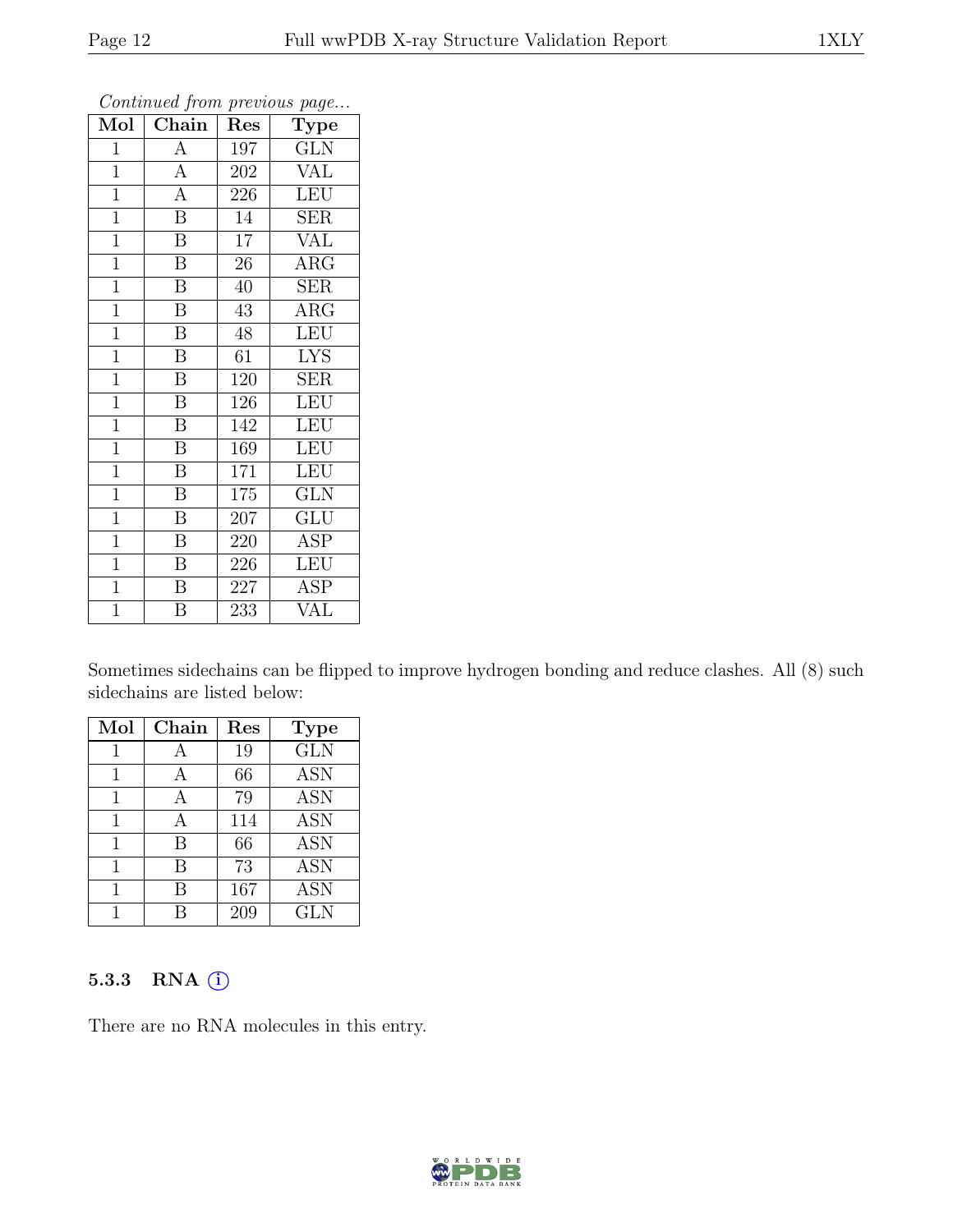#### 5.4 Non-standard residues in protein, DNA, RNA chains  $(i)$

There are no non-standard protein/DNA/RNA residues in this entry.

#### 5.5 Carbohydrates  $(i)$

There are no monosaccharides in this entry.

#### 5.6 Ligand geometry  $(i)$

There are no ligands in this entry.

#### 5.7 Other polymers  $(i)$

There are no such residues in this entry.

#### 5.8 Polymer linkage issues (i)

There are no chain breaks in this entry.

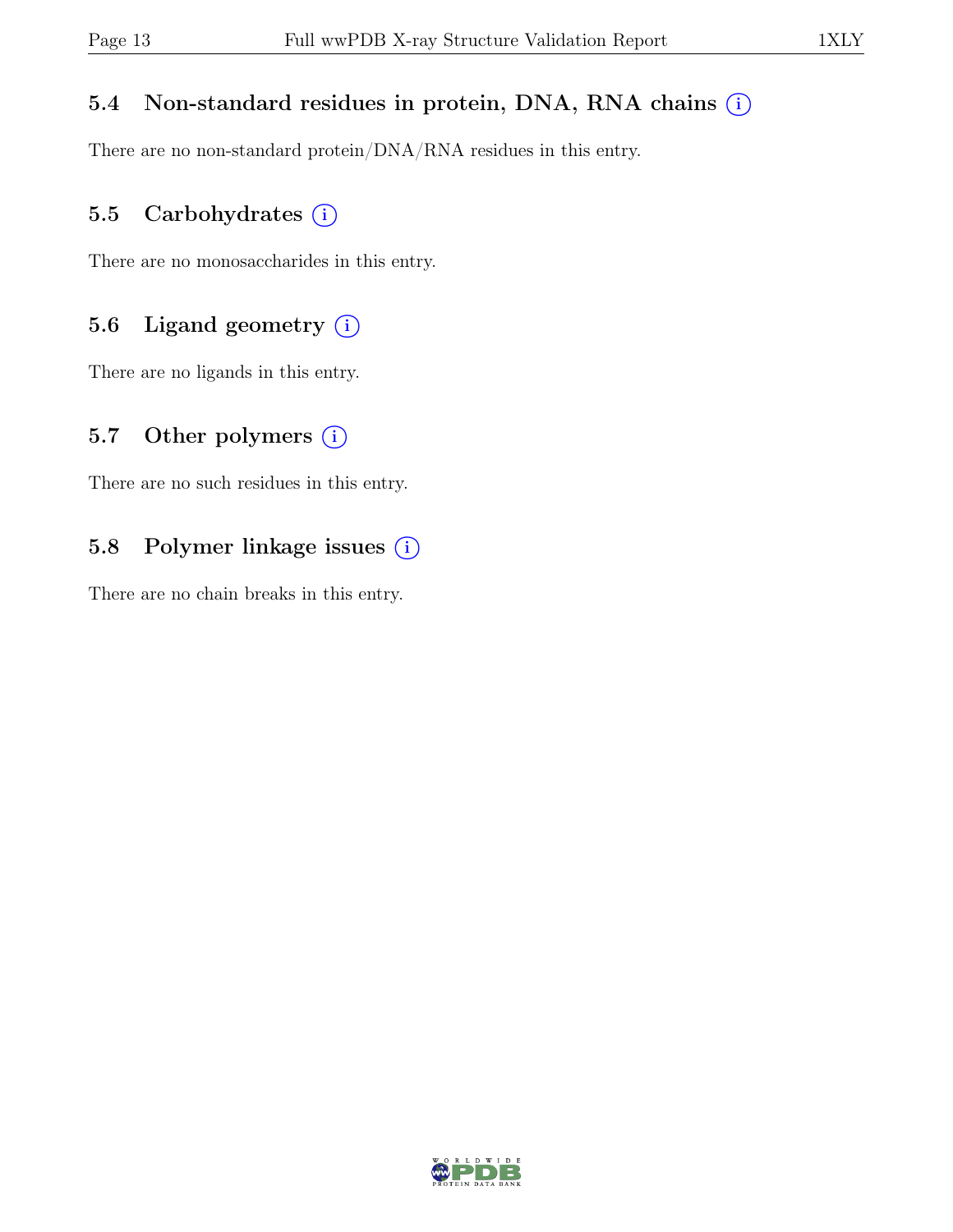## 6 Fit of model and data  $(i)$

### 6.1 Protein, DNA and RNA chains (i)

In the following table, the column labelled ' $\#\text{RSRZ}>2$ ' contains the number (and percentage) of RSRZ outliers, followed by percent RSRZ outliers for the chain as percentile scores relative to all X-ray entries and entries of similar resolution. The OWAB column contains the minimum, median,  $95<sup>th</sup>$  percentile and maximum values of the occupancy-weighted average B-factor per residue. The column labelled 'Q< 0.9' lists the number of (and percentage) of residues with an average occupancy less than 0.9.

| Mol | Chain | Analysed         | $<$ RSRZ $>$ | $\#\text{RSRZ}\text{>2}$ | $OWAB(A^2)$                     | $\mathrm{Q}{<}0.9$ |
|-----|-------|------------------|--------------|--------------------------|---------------------------------|--------------------|
|     |       | 224/234(95%)     | 0.35         | $18(8\%)$ 12 19          | $\vert 30, 44, 82, 107 \vert$   |                    |
|     |       | 184/234(78%)     | 0.49         |                          | $15(8\%)$ 11 18 33, 50, 83, 103 |                    |
| All | All   | $408/468$ (87\%) | 0.41         | 33 (8%) $12$ 18          | $\vert 30, 47, 83, 107 \vert$   |                    |

All (33) RSRZ outliers are listed below:

| Mol            | Chain                   | Res              | Type                      | <b>RSRZ</b>      |
|----------------|-------------------------|------------------|---------------------------|------------------|
| $\mathbf{1}$   | Β                       | 177              | ALA                       | 11.8             |
| $\overline{1}$ | $\boldsymbol{A}$        | 87               | <b>PRO</b>                | 11.3             |
| $\overline{1}$ | $\overline{A}$          | 197              | GLN                       | 11.1             |
| $\overline{1}$ | $\overline{A}$          | 86               | <b>ASP</b>                | 9.7              |
| $\overline{1}$ | $\overline{A}$          | 199              | <b>ILE</b>                | $\overline{8.5}$ |
| $\overline{1}$ | $\overline{A}$          | 83               | <b>ASN</b>                | 8.3              |
| $\overline{1}$ | $\overline{\mathrm{B}}$ | 176              | PHE                       | 7.6              |
| $\overline{1}$ | $\overline{A}$          | 82               | <b>LYS</b>                | $\overline{7.1}$ |
| $\overline{1}$ | $\overline{\mathrm{B}}$ | $\overline{15}$  | <b>GLU</b>                | 5.8              |
| $\overline{1}$ | $\overline{\mathrm{B}}$ | $\overline{92}$  | PHE                       | $\overline{5.5}$ |
| $\overline{1}$ | $\overline{B}$          | 204              | $\overline{\text{SER}}$   | $\overline{4.7}$ |
| $\overline{1}$ | $\overline{\mathrm{B}}$ | 205              | $\overline{\mathrm{GLU}}$ | $\overline{4.7}$ |
| $\overline{1}$ | $\overline{B}$          | 44               | $\rm{ARG}$                | 4.4              |
| $\overline{1}$ | $\overline{A}$          | 192              | $\overline{\text{ASP}}$   | $4.\overline{2}$ |
| $\overline{1}$ | $\overline{A}$          | $\overline{81}$  | $\overline{\text{GLY}}$   | $\overline{4.1}$ |
| $\overline{1}$ | $\overline{A}$          | 206              | $\overline{{\rm GLU}}$    | $\overline{4.1}$ |
| $\overline{1}$ | $\overline{\mathrm{B}}$ | $\overline{207}$ | $\overline{\mathrm{GLU}}$ | $\overline{4.1}$ |
| $\overline{1}$ | $\boldsymbol{B}$        | 94               | <b>LYS</b>                | $\overline{4.1}$ |
| $\overline{1}$ | $\overline{A}$          | 183              | $\overline{\text{GLU}}$   | $4.\overline{0}$ |
| $\overline{1}$ | $\overline{\mathrm{B}}$ | 206              | <b>GLU</b>                | $\overline{3.6}$ |
| $\overline{1}$ | $\overline{A}$          | 196              | <b>LEU</b>                | 3.6              |
| $\overline{1}$ | А                       | 181              | ALA                       | 3.4              |
| $\mathbf{1}$   | $\boldsymbol{\rm{A}}$   | 201              | <b>PRO</b>                | $3.4\,$          |
| $\mathbf{1}$   | А                       | $\overline{6}$   | $\overline{\text{ASP}}$   | 3.2              |